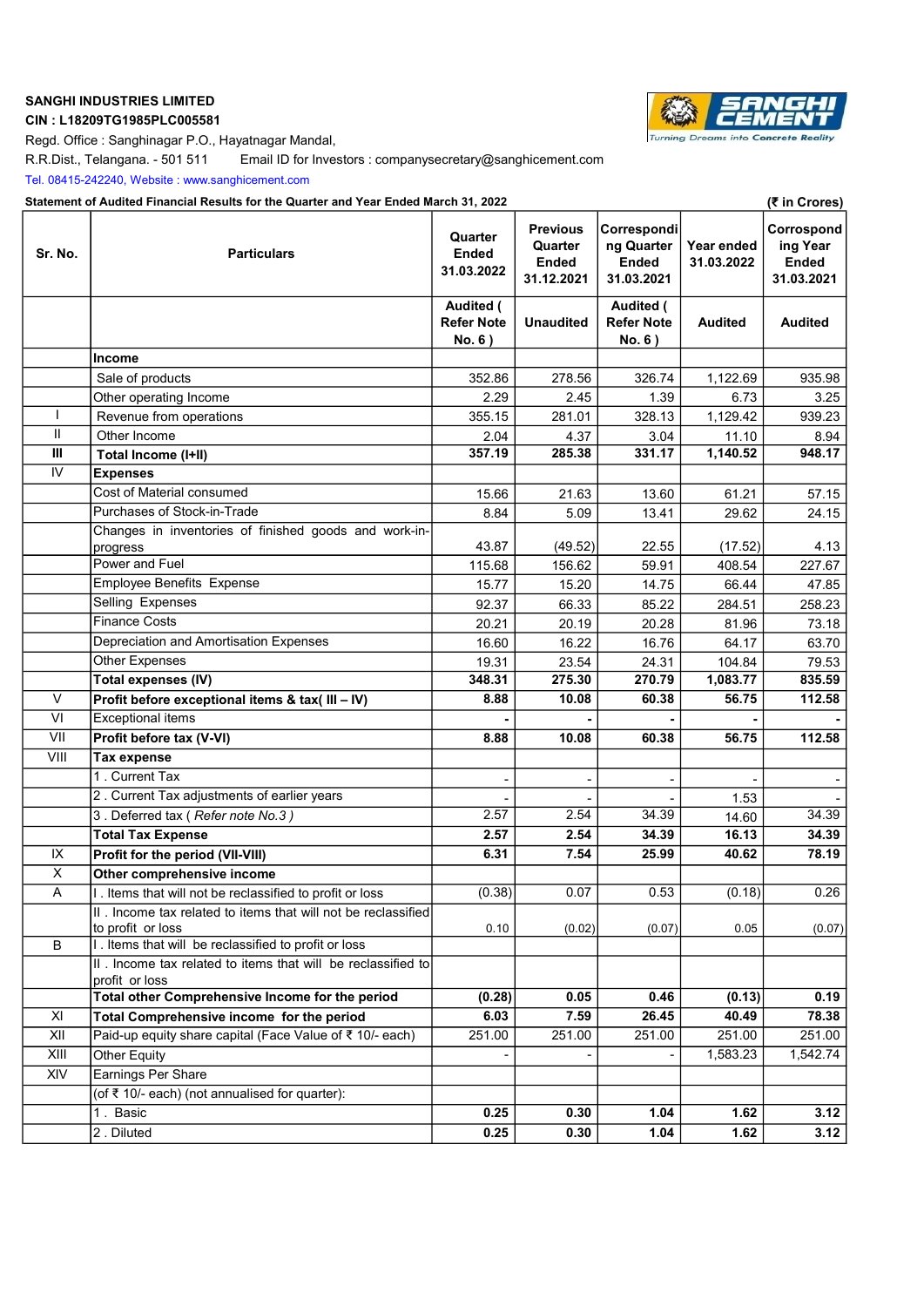Statement of Assets and Liabilities :

|                |                    |                                                                                   |                     | (₹ in Crores)       |
|----------------|--------------------|-----------------------------------------------------------------------------------|---------------------|---------------------|
|                | <b>Particulars</b> |                                                                                   | As at<br>31-03-2022 | As at<br>31-03-2021 |
|                |                    |                                                                                   | <b>Audited</b>      | <b>Audited</b>      |
| ı              |                    | <b>ASSETS</b>                                                                     |                     |                     |
| 1              |                    | <b>Non-current assets</b>                                                         |                     |                     |
|                | (a)                | Property, plant and equipment                                                     | 3,163.07            | 1,652.08            |
|                | (b)                | Capital work in progress                                                          | 42.21               | 1,337.84            |
|                | (c)                | Deferred tax assets (net)                                                         | 36.94               | 51.59               |
|                | (d)                | Other non current assets                                                          | 10.04               | 8.25                |
|                |                    | <b>Total non current assets</b>                                                   | 3,252.26            | 3,049.76            |
| $\overline{2}$ |                    | <b>Current assets</b>                                                             |                     |                     |
|                |                    | (a) Inventories                                                                   | 323.79              | 351.08              |
|                |                    | (b) Financial Assets                                                              |                     |                     |
|                |                    | (i) Trade receivables                                                             | 92.67               | 48.95               |
|                |                    | (ii) Cash and cash equivalents                                                    | 0.14                | 1.15                |
|                |                    | (iii) Bank balances other than Cash and Cash Equivalent                           | 45.59               | 31.89               |
|                |                    | (iv) Other financial assets                                                       | 29.57               | 29.38               |
|                | (c)                | Other current assets                                                              | 71.76               | 91.89               |
|                |                    | <b>Total current assets</b>                                                       | 563.52              | 554.34              |
|                |                    |                                                                                   |                     |                     |
|                |                    | <b>TOTAL ASSETS</b>                                                               | 3,815.78            | 3,604.10            |
| Ш              |                    | <b>EQUITY AND LIABILITIES</b>                                                     |                     |                     |
| 1              | <b>Equity</b>      |                                                                                   |                     |                     |
|                |                    | (a) Equity share capital                                                          | 251.00              | 251.00              |
|                |                    | (b) Other Equity                                                                  | 1,583.23            | 1,542.74            |
|                |                    | <b>Total Equity</b>                                                               | 1,834.23            | 1,793.74            |
| 2              |                    | <b>Non-Current Liabilities</b>                                                    |                     |                     |
|                | (a)                | <b>Financial Liabilities</b>                                                      |                     |                     |
|                |                    | (i) Borrowings                                                                    | 1,008.51            | 1,059.08            |
|                |                    | (ii) Lease Liabilities                                                            | 17.15               | 18.41               |
|                |                    | (iii) Trade payables                                                              |                     |                     |
|                |                    | (a) Total outstanding dues of Micro and Small Enterprises                         | 0.00                | 0.00                |
|                |                    | (b) Total outstanding dues of creditors other than Micro                          | 78.10               | 0.00                |
|                |                    | and Small Enterprises                                                             |                     |                     |
|                |                    | (iv) Other financial liabilities                                                  | 53.69               | 58.85               |
|                | (b)                | Provisions                                                                        | 35.35               | 37.00               |
|                |                    | <b>Total Non Current Liabilities</b>                                              | 1,192.80            | 1,173.34            |
| 3              |                    | <b>Current liabilities</b>                                                        |                     |                     |
|                | (a)                | <b>Financial Liabilities</b>                                                      |                     |                     |
|                |                    | (i) Borrowings                                                                    | 369.80              | 336.00              |
|                |                    | (ii) Lease Liabilities                                                            | 1.26                | 1.58                |
|                |                    | (iii) Trade payables                                                              |                     |                     |
|                |                    | (a) Total outstanding dues of Micro and Small Enterprises                         | 0.03                | 0.17                |
|                |                    | (b) Total outstanding dues of creditors other than Micro<br>and Small Enterprises | 270.69              | 137.62              |
|                |                    | (iv) Other financial liabilities                                                  | 48.41               | 64.73               |
|                | (b)                | <b>Deferred Revenue</b>                                                           | 4.78                | 10.76               |
|                | (c)                | Other current liabilities                                                         | 75.02               | 40.68               |
|                | (d)                | Provisions                                                                        | 18.76               | 45.48               |
|                |                    | <b>Total current liabilities</b>                                                  | 788.75              | 637.02              |
|                |                    | <b>Total liabilities</b>                                                          | 1,981.55            | 1,810.36            |
|                |                    | TOTAL EQUITY AND LIABILITIES                                                      | 3,815.78            | 3,604.10            |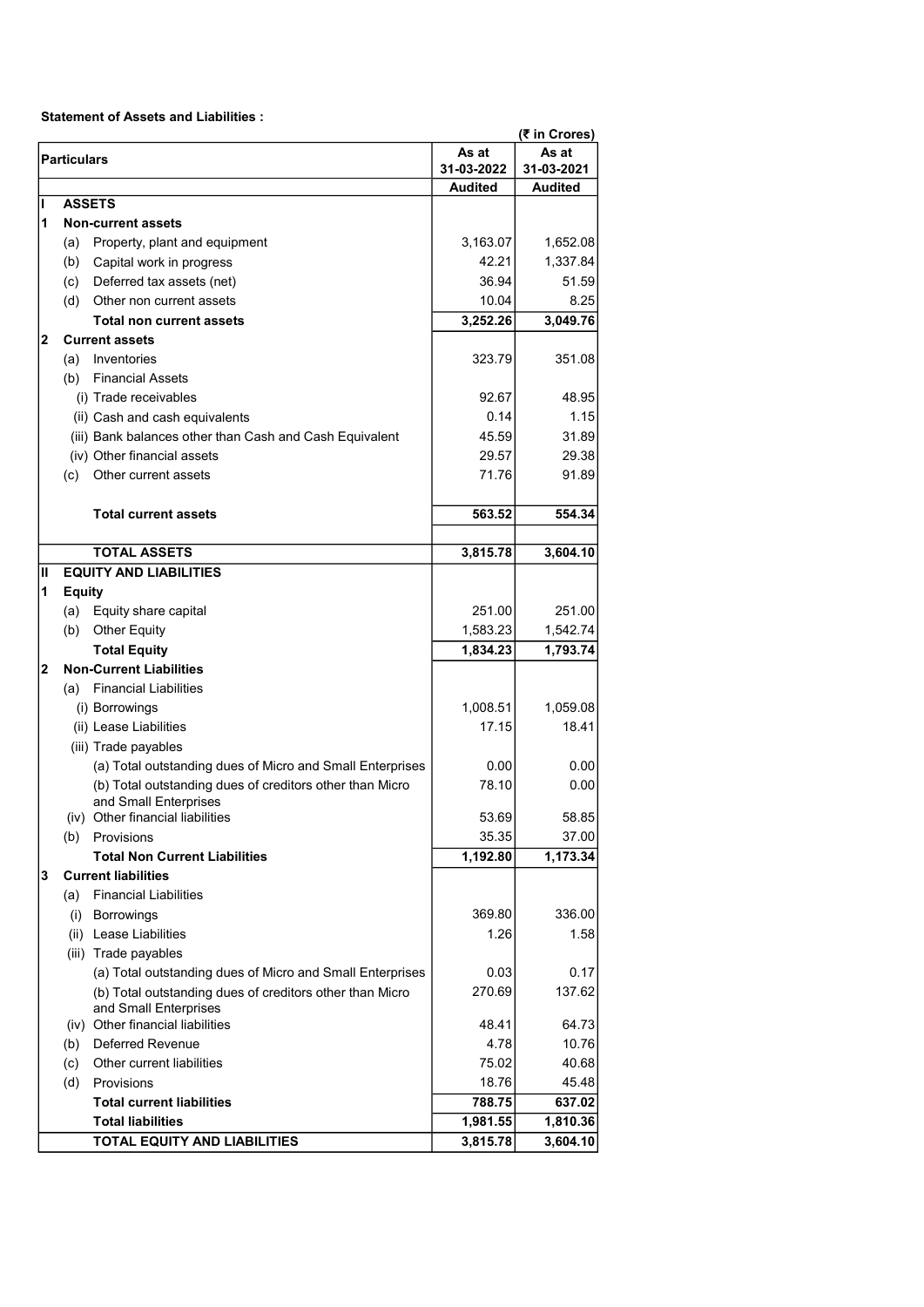# STATEMENT OF CASH FLOW FOR THE YEAR ENDED 31ST MARCH 2022

|                                                                                         | (Rs. in Crores)                  |                                  |  |
|-----------------------------------------------------------------------------------------|----------------------------------|----------------------------------|--|
|                                                                                         | <b>Year Ending</b><br>31.03.2022 | <b>Year Ending</b><br>31.03.2021 |  |
| <b>CASH FLOW FROM OPERATING ACTIVITIES:</b><br>А.                                       |                                  |                                  |  |
|                                                                                         |                                  |                                  |  |
| Net Profit before Tax as per Statement of Profit and Loss<br><b>Adjustments for:</b>    | 56.75                            | 112.58                           |  |
| Depreciation and amortisation                                                           | 64.17                            | 63.70                            |  |
| Loss/(Profit) on sale of Property, Plant & Equipment                                    | (0.64)                           | 3.13                             |  |
| Interest Income                                                                         | (1.48)                           | (2.41)                           |  |
| Foreign Exchange (gain)/loss                                                            | 0.38                             | (0.04)                           |  |
| Interest and other Financial Charges                                                    | 81.96                            | 73.18                            |  |
| <b>Operating Profit before Working Capital Changes</b>                                  | 201.14                           | 250.14                           |  |
| <b>Adjustments for:</b>                                                                 |                                  |                                  |  |
| (Increase)/Decrease in Inventories                                                      | 27.29                            | 5.50                             |  |
| (Increase)/Decrease in Tarde Receivable                                                 | (43.69)                          | (9.57)                           |  |
| (Increase)/Decrease in Other Current and Non Current Assets                             |                                  |                                  |  |
| and Loans and Advances                                                                  | 25.60                            | 8.51                             |  |
| Increase/(Decrease) in Trade Payable                                                    | 210.99                           | 6.54                             |  |
| Increase/(Decrease) in Other Current and Non-Current Liabilities                        |                                  |                                  |  |
| and Provisons                                                                           | (18.13)                          | 36.91                            |  |
| <b>Cash Generated from Operations</b>                                                   | 403.20                           | 298.03                           |  |
| Income Taxes (paid) / Refund                                                            | (1.10)                           | 3.53                             |  |
| Net Cash flow from / (used in) Operating Activities                                     | 402.10                           | 301.56                           |  |
| <b>B. CASH FLOW FROM INVESTING ACTIVITIES:</b>                                          |                                  |                                  |  |
| Addition of Property, Plant and Equipment and Capital Work-In-<br>Progress (Net)        | (293.47)                         | (368.13)                         |  |
| Proceeds from disposal of Property, Plant and Equipment and Capital<br>Work-In-Progress | 6.95                             | 4.26                             |  |
| Withdrawal/(Investment) in Fixed Deposit with Banks                                     | (13.70)                          | 19.75                            |  |
| <b>Interest Received</b>                                                                | 1.82                             | 2.62                             |  |
| Net Cash Flow from / (used in) Investing Activities                                     | (298.40)                         | (341.50)                         |  |
| C. CASH FLOW FROM FINANCING ACTIVITIES:                                                 |                                  |                                  |  |
|                                                                                         |                                  |                                  |  |
| (Repayment) / Receipt of short term borrowings                                          | (3.25)                           | 24.97                            |  |
| Receipts of Long term borrowings                                                        | 24.45                            | 413.46                           |  |
| Repayment of long term borrowings<br>Interest and other Financial Charges               | (46.04)<br>(79.87)               | (332.68)<br>(66.94)              |  |
|                                                                                         |                                  |                                  |  |
| Net Cash Flow from / (used in) Financing Activities                                     | (104.71)                         | 38.81                            |  |
| NET INCREASE/(DECREASE) IN CASH AND                                                     |                                  |                                  |  |
| <b>CASH EQUIVALENTS (A+B+C)</b>                                                         | (1.01)                           | (1.13)                           |  |
| Cash and Cash equivalents (Opening Balance)                                             |                                  | 2.28                             |  |
|                                                                                         | 1.15                             |                                  |  |
| Cash and Cash equivalents (Closing Balance)                                             | 0.14                             | 1.15                             |  |
| <b>Components of Cash and Cash Equivalents</b>                                          |                                  |                                  |  |
| Cash and Cheques on hand                                                                | 0.14                             | 0.16                             |  |
| <b>Bank Balances</b>                                                                    |                                  | 0.99                             |  |
| <b>Cash and Cash Equivalents</b>                                                        | 0.14                             | 1.15                             |  |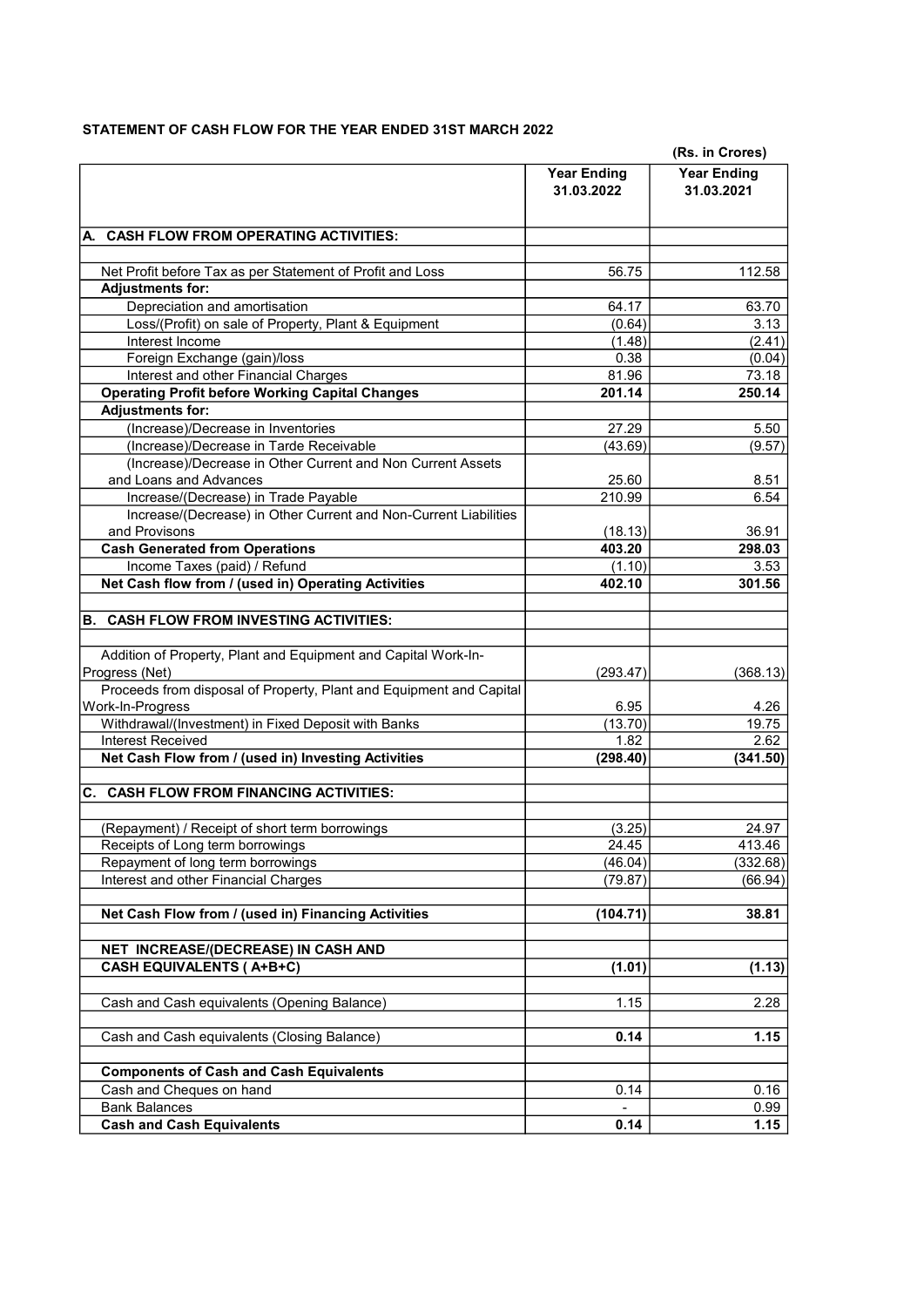#### Notes to the financial results :

- 1 The above results have been reviewed by the Audit Committee and approved by the Board of Directors at their meeting held on 24th May 2022.
- 2 During the quarter ended 31st March 2022, company has capitalised its expansion project which consists of new clinker line of 3.3 MTPA, Cement Grinding capacity of 2 MTPA and Thermal Power Plant of 68 MW.
- 3 During the last year, company has opted for shifting to lower tax rate regime along with consequent reduction in certain tax incentives including lapse of the accumulated MAT Credit in pursuance of section 115BAA of the Income Tax Act. Accordingly, during the quarter and year ended 31st March 2021, derecognition of MAT Credit of ₹ 27.53 Crores has been made in the accounts. Further the current tax and deferred tax liability has been recognised based on above provisions.
- 4 The outbreak of corona virus (COVID-19) pandemic globally and in India is causing significant disturbance and slowdown of economic activity. The Company's operations and revenue during the period were impacted due to COVID-19. The Company has taken into account the possible impact of COVID-19 in preparation of the audited financial results, including its assessment of recoverable value of its assets based on internal and external information upto the date of approval of these audited financial results and current indicators of future economic conditions.
- 5 The 3,050 Secured, Listed, Rated, Redeemable, Non Convertible Debentures ("NCD") of face value of ₹ 10,00,000/- each aggregating ₹ 305 Crores of the Company as on 31<sup>st</sup> March 2022 are secured by way of first and second ranking pari passu charge on the Company's certain movable and immovable assets. The asset cover as on  $31<sup>st</sup>$  March 2022 exceeds hundred percent of the principal amount of the said listed non convertible debentures.Further Company has complied with the all convents, in respect of above said listed Non-convertible debentures
- 6 The figures of the quarter ended March 31, 2022 and March 31, 2021 are the balancing figure between the audited figures in respect of the full financial year and the published unaudited year-to-date figures up to the third quarter of the relevant financial year.
- 7 The company's business operations comprise of a single operating segment viz. Cement & its allied products.